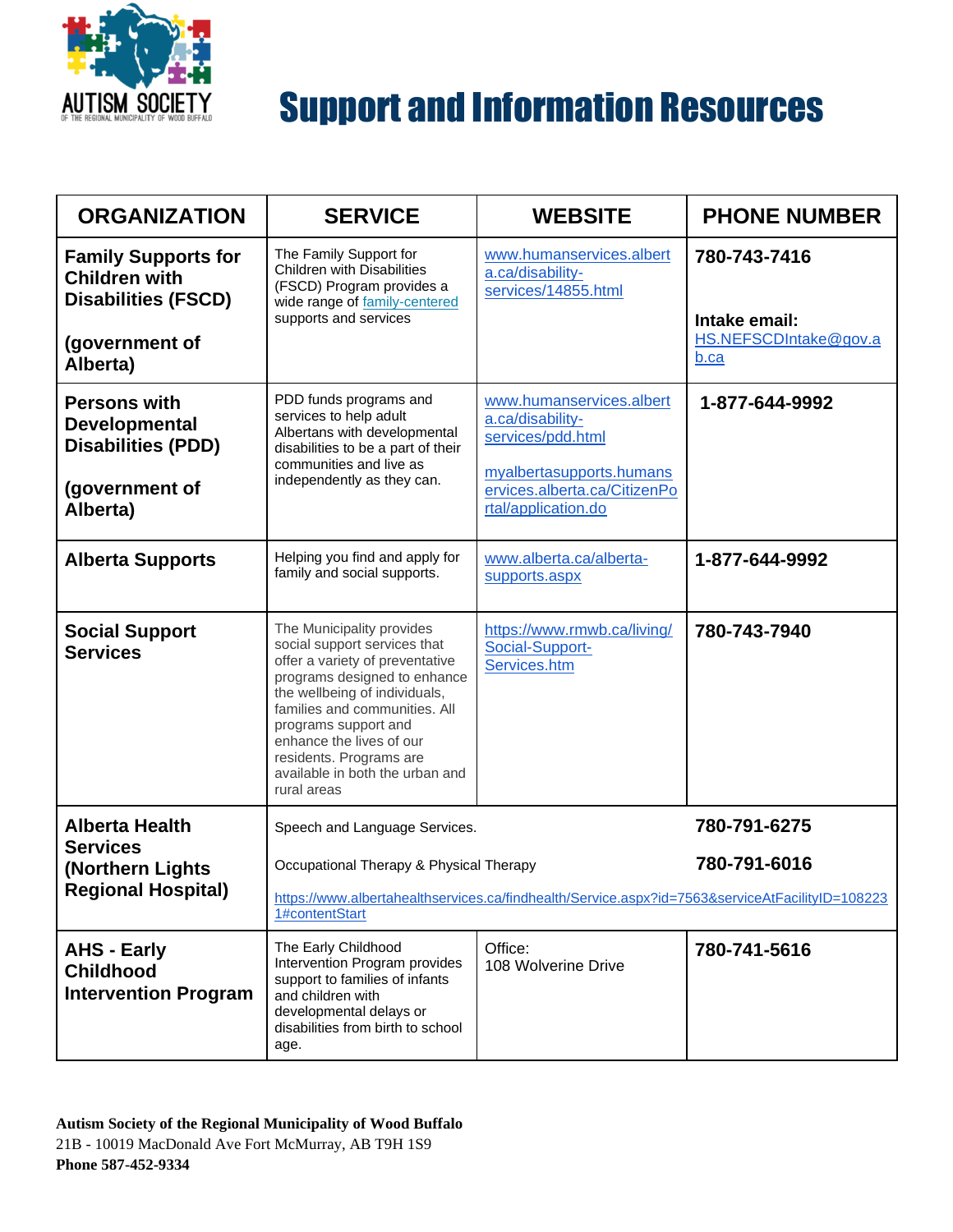

| The Hub Family<br><b>Resource Centre</b>                                          | The Hub Family Resource<br>Centre (The Hub) is the<br>comprehensive family services<br>provider in the Regional<br>Municipality of Wood Buffalo.                                 | The Hub (thehubfrc.ca)<br>(1) The Hub Family Resource<br><b>Centre   Facebook</b>                                               | 780-791-7110                                                                                                                                  |
|-----------------------------------------------------------------------------------|----------------------------------------------------------------------------------------------------------------------------------------------------------------------------------|---------------------------------------------------------------------------------------------------------------------------------|-----------------------------------------------------------------------------------------------------------------------------------------------|
| <b>Educare Early</b><br><b>Intervention</b><br><b>Preschool</b>                   | Educare is a preschool<br>program for all children ages 3-<br>5. They address the area of<br>early childhood development<br>language enrichment, special<br>needs and wellness.  | http://educareearlyinterventi<br>on.com/about/                                                                                  | 780-743-3464                                                                                                                                  |
| <b>Fort McMurray Public</b><br><b>School District</b>                             | K-12 Schooling                                                                                                                                                                   | www.fmpsdschools.ca                                                                                                             | 780-790-7900                                                                                                                                  |
| <b>Fort McMurray</b><br><b>Catholic School</b>                                    | K-12 Schooling                                                                                                                                                                   | http://fmcschools.ca                                                                                                            | 780-799-5700                                                                                                                                  |
| <b>McMann Youth family</b><br>and Community<br><b>Services Association</b>        | To support and encourage<br>individuals and families to<br>achieve their full potential as<br>members of their community.                                                        | www.mcman.ca                                                                                                                    | 780-743-9721                                                                                                                                  |
| <b>Canadian Mental</b><br><b>Health Association -</b><br><b>Wood Buffalo</b>      | It is just as important to take<br>care of ourselves and other<br>family members during this<br>transition. CMHA offers<br>information, supports and<br>services for your needs. | www.woodbuffalo.cmha.ca<br>adminassistant@woodbuffa<br>lo.cmha.ab.ca                                                            | 780-743-1053                                                                                                                                  |
| <b>Empowering Helpers</b><br>and Caregiver<br><b>Connection</b><br>(CMHA program) | <b>Caregiver Connection provides</b><br>peer support services to<br>parents and caregivers of<br>individuals                                                                     | https://woodbuffalo.cmha.ca<br>/programs-<br>services/empowering-<br>helpers/<br>Email<br>familypeer@woodbuffalo.c<br>mha.ab.ca | 780-743-1053                                                                                                                                  |
| <b>Support 4 Moms</b><br><b>Society</b>                                           | To provide a safe venue for<br>parents to build networks,<br>share experiences in a positive<br>non-judgmental manner. To<br>learn from and support peers.                       | https://www.support4moms.<br>com/<br>support4moms@outlook.co<br>m                                                               | Support4moms can be<br>reached by email or by<br>joining their private FB<br>page; Support 4 Moms<br><b>Society - Fort</b><br><b>McMurray</b> |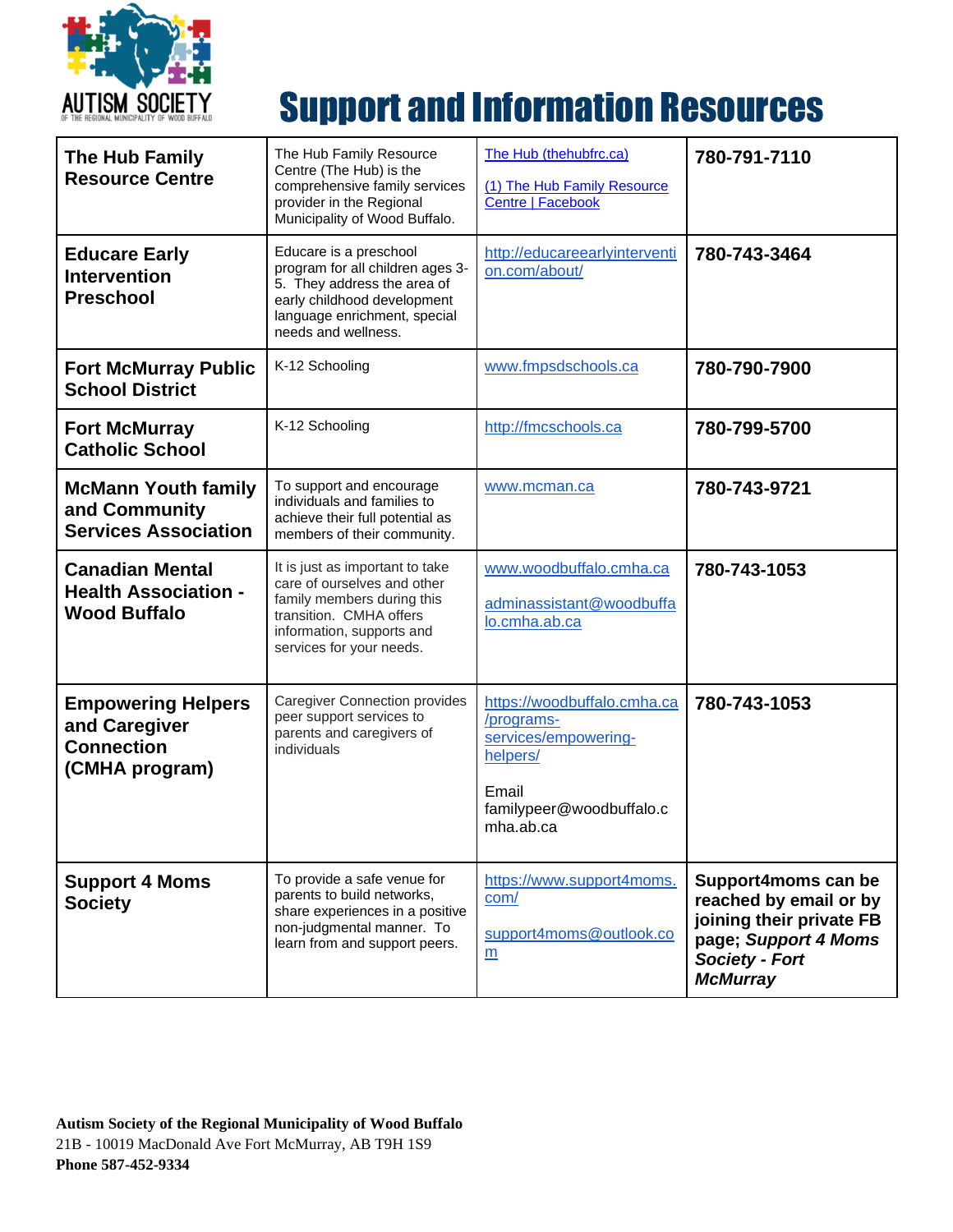

| <b>Neurodiversity YMM</b>                                                                                  | A sharing circle and action<br>committee of Neurodiverse<br>(Autistic, ADHD, OCD, etc)<br>self-advocates in Fort<br>McMurray, Alberta. They<br>advocate for supports that<br>members have identified as<br>needs within our community. | https://www.facebook.com/<br>neurodiversityymm/<br>Email;<br>neurodiversityymm@gmail.<br>com | <b>Email or FB message</b> |
|------------------------------------------------------------------------------------------------------------|----------------------------------------------------------------------------------------------------------------------------------------------------------------------------------------------------------------------------------------|----------------------------------------------------------------------------------------------|----------------------------|
| <b>Salvation Army -</b><br><b>START program</b><br><b>(Start Today Achieve</b><br><b>Results Tomorrow)</b> | Provides residential and<br>community support services to<br>persons with developmental<br>disabilities.                                                                                                                               | https://salvationarmy.ca/alb<br>erta/abnt/home/                                              | 780-743-4135               |
| <b>WJS Canada</b>                                                                                          | WJS Canada provides social<br>services to children, youth,<br>adults and families facing<br>difficulties. We take a<br>personalized, trauma-informed<br>approach to care in an<br>environment of cultural respect<br>and support.      | https://wjscanada.com/                                                                       | 780-791-9993               |
| <b>WJS Canada - Family</b><br><b>Resilience Program</b>                                                    | Together with a WJS Family<br>Support worker you and your<br>family will explore needs and<br>concerns, develop a family<br>created plan, connect with<br>community resources that fit<br>vour needs.                                  | https://wjscanada.com/                                                                       | 587-990-2457               |
| <b>NEFAN</b>                                                                                               | North East Alberta Fetal<br>Alcohol Network (NEFAN) is a<br>FASD service network that<br>enhances the supports in its<br>region for those affected by<br>FASD.                                                                         | https://neafan.ca/                                                                           | 780-750-6678               |
| <b>Autism Society</b><br><b>Alberta</b>                                                                    | Uniting Alberta's autism<br>community.                                                                                                                                                                                                 | http://www.autismalberta.ca<br>info@autismalberta.ca                                         | 1-877-777-7192             |